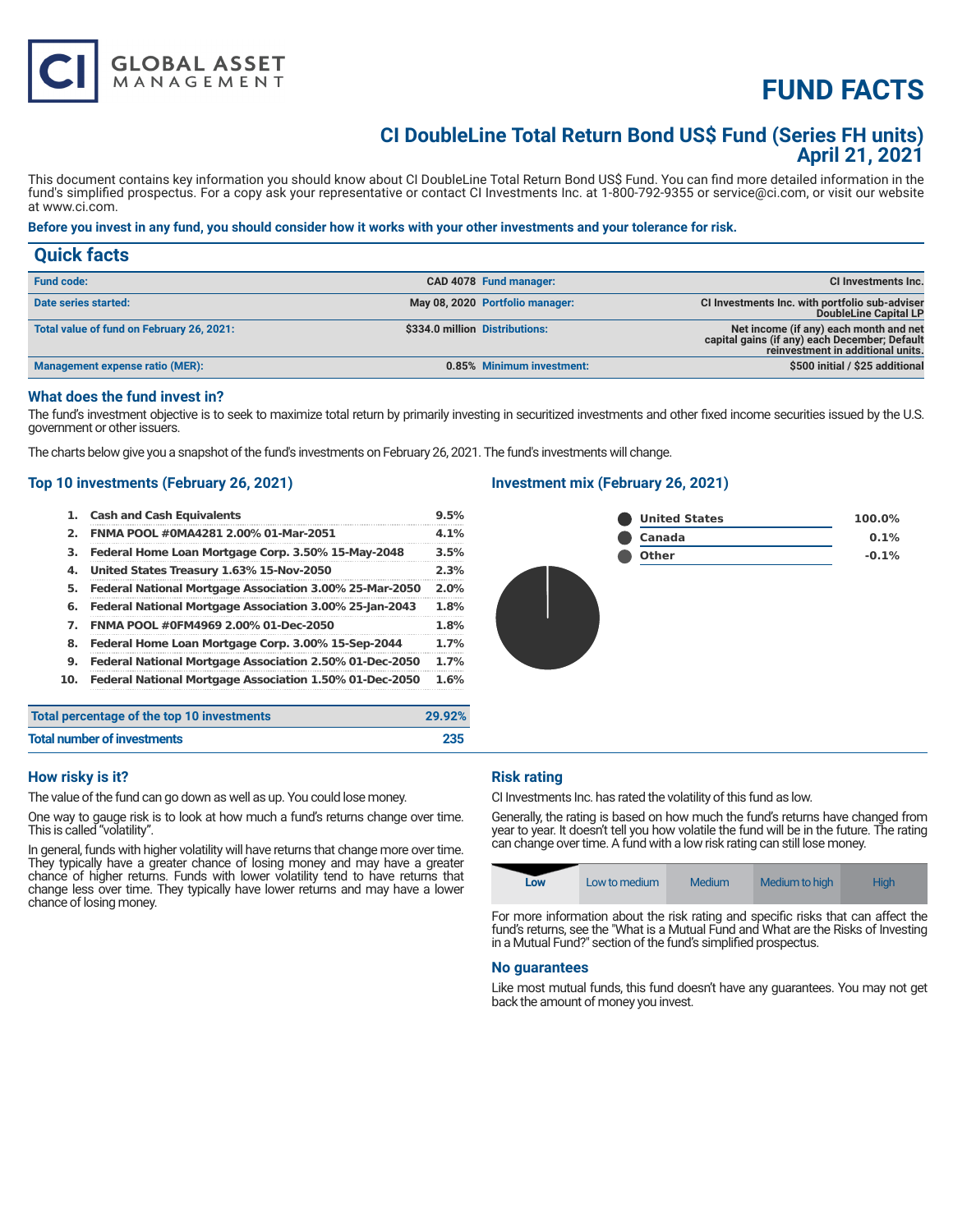# **CI DoubleLine Total Return Bond US\$ Fund (Series FH units)**

#### **How has the fund performed?**

This section tells you how Series FH securities of the fund have performed since inception. Returns are after expenses have been deducted. These expenses reduce the fund's returns.

#### **Year-by-year returns**

Because Series FH has been distributing under a simplified prospectus for less than one calendar year, there is no data available for this section.

#### **Best and worst 3-month returns**

Because Series FH has been distributing under a simplified prospectus for less than one calendar year, there is no data available for this section.

#### **Average return**

Because Series FH has been distributing under a simplified prospectus for less than twelve consecutive months, there is no data available for this section.

#### **Who is this fund for?**

#### **This fund may be suitable for you if you:**

- are seeking a combination of income and growth<br>• are seeking to diversify your fixed income holdings
- are seeking to diversify your fixed income holdings<br>• are investing for the medium and/or long term
- are investing for the medium and/or long term
- can tolerate low risk

#### **A word about tax**

In general, you'll have to pay income tax on any money you make on a fund. How much you pay depends on the tax laws of where you live and whether you hold the fund in a registered plan, such as a Registered Retirement Savings Plan or a Tax-Free Savings Account.

Keep in mind that if you hold your fund in a non-registered account, fund distributions are included in your taxable income, whether you get them in cash or have them reinvested.